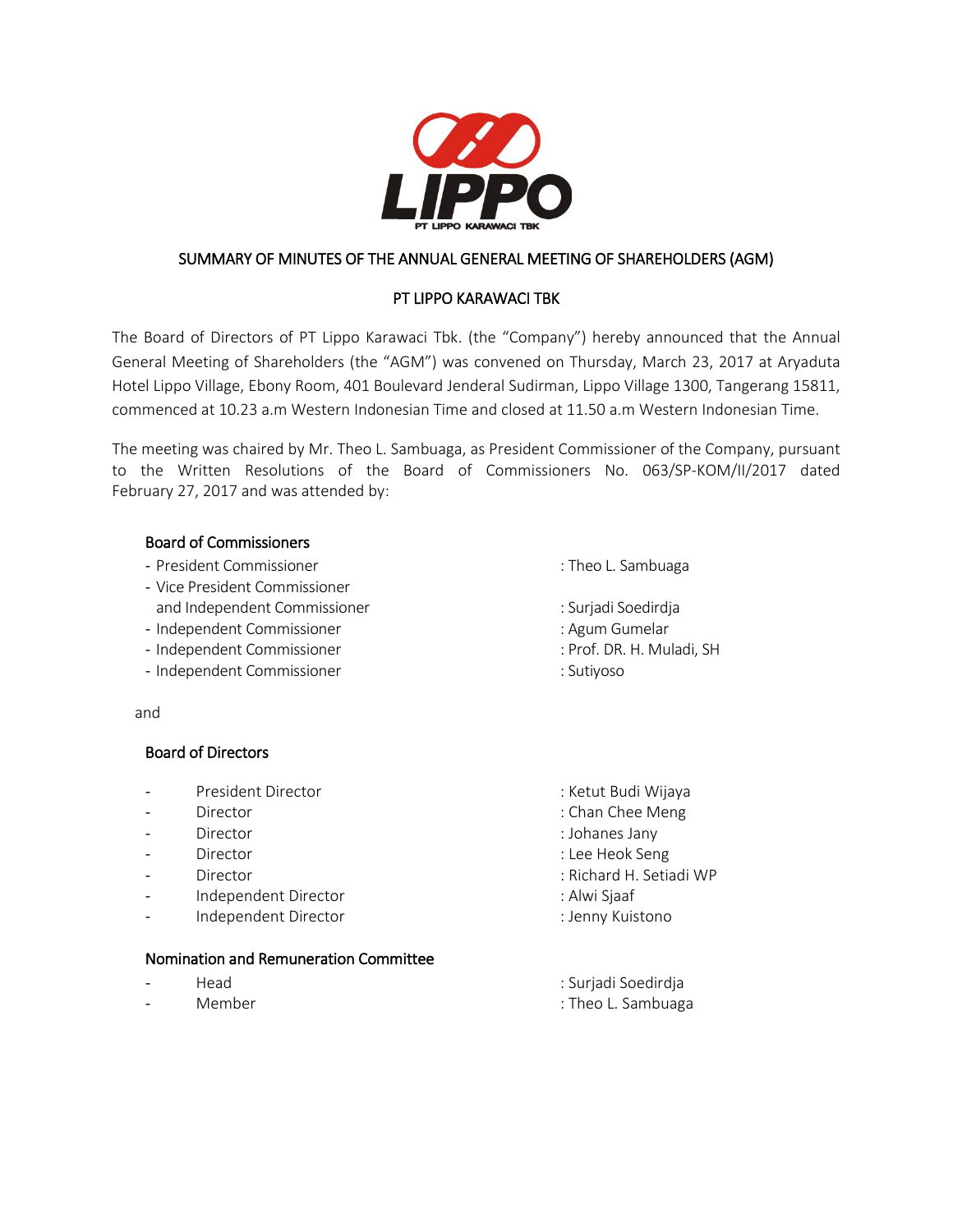#### Komite Audit

- Head : Prof. DR. H. Muladi, SH
- Member : Herboedianto
- Member : Achmad Kurniadi

#### Internal Audit

- Head : Arthur F. Kalesaran

The summary of minutes of AGM pursuant to the paragraph (1) article 32 of the Regulation of Financial Services Authority (FSA) No.32/2014 as follows:

# A. Quorum of the Shareholders Attendances

The AGM was attended by 18,791,704,494 shares which represented 82.52% of 22,771,585,119 (twenty two billion seven hundred seventy one million five hundred eighty five and one hundred nineteen) shares with valid voting rights that have been issued by the Company and after deducting the treasury stocks as of February 28, 2017.

The AGM has fulfilled the provisions relating to the quorum of the AGM pursuant to Article 14 paragraph (1a) of the Company's Article of Association, Article 26 of Regulation of the FSA No. 32/2014 and Article 86 paragraph (1) of the Law No. 40 of 2007 regarding Limited Liability Company ("Company Law").

#### B. Opportunity to Raise Questions and/or Give Opinions relating to the AGM agenda

At the end of the discussion of each agenda, the chairman of the meeting provides an opportunity to the Shareholders or their Proxy (Shareholders) to raise question and/or to give an opinion relating to the agenda in discussion.

#### C. Resolutions Mechanism in the AGM

Pursuant to article 14 paragraph (16) of the Article of Association of the Company which was stated in the Rules of the Meeting distributed to the Shareholders or their Proxy who attended the Meeting, the resolutions were adopted based on an amicable deliberation to reach a mutual consensus. In the event that the resolutions based on the amicable deliberation failed to be reached, the resolutions were resolved by way of voting based on affirmative votes of more than ½ (a half) of valid voting rights issued in the AGM.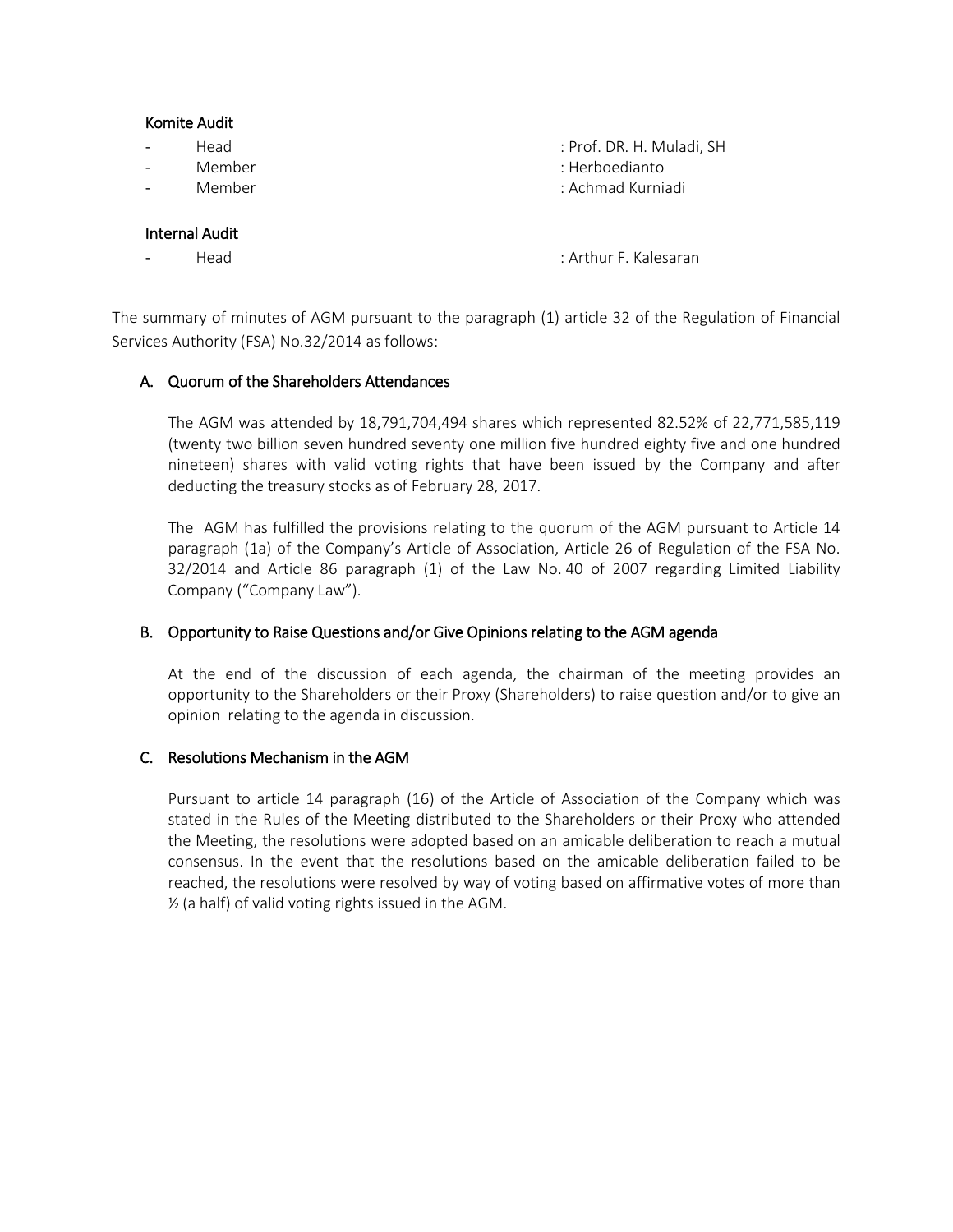### D. Independent Party to Count and/or Validate the Vote

The Company has appointed an independent party Notary Sriwi Bawana Nawaksari, SH, Mkn, to count and/or validate the vote.

# E. Meeting Resolutions

All matters discussed and resolved in the AGM are minuted in the Deed No.77 dated March 23, 2017 which was drawn up by Notary Sriwi Bawana Nawaksari, SH, Mkn. The following is the summary of the Deed:

# First Agenda:

The approval and ratification of the Company's Annual Report for the financial year ended on 31 December 2016, and the granting of release and discharge (Acquit et de Charge) to all members of the Board of Directors and the Board of Commissioners of the Company for their management and supervisory action taken during the financial year ended on 31 December 2016.

Questions asked: None.

The voting result:

| <b>Against</b>           |                          | Abstain       |       | For            |        |
|--------------------------|--------------------------|---------------|-------|----------------|--------|
| <b>Shares</b>            | %                        | <b>Shares</b> | %     | <b>Shares</b>  | %      |
| $\overline{\phantom{0}}$ | $\overline{\phantom{0}}$ | 45,821,900    | 0.244 | 18,745,882,594 | 99,756 |

Therefore, the AGM, by a majority vote, which is 18,791,704,494 shares (100%) resolved that:

- 1. The Annual Report of the Company on its position and course of its business actions including among others the Consolidated Financial Statement of the Company and its subsidiaries for the financial year ended December 31, 2016, covering the report of the Company's business activities that are derived from its main business activities and the report of the Board of Commissioners on its Supervisory Duties is approved and ratified;
- 2. The Consolidated Financial Statements of the Company and its subsidiaries, comprising of the Consolidated Statement of Financial Position as of December 31, 2016 and the Consolidated Statement of Profit or Loss and Other Comprehensive Income, Statement of Changes in Equity and Statement of Cash flow for the year then ended, which have been audited by the Public Accounting Firm Amir Abadi Jusuf, Aryanto, Mawar & Partners with an unmodified opinion as stated in its report No. R/102.AGA/dwd.3/2017 dated February 27, 2017 is approved and ratified.
- 3. A complete release of liabilities to all members of Board of Directors and Board of Commissioners for all their respective management and supervisory actions conducted during the financial year ended December 31, 2016 (*acquit de charge*), provided that those actions including the actions relating to the business activities derived from the Company's main business activities are reflected in the Consolidated Financial Statements and Annual Report of the Company fo the year ended December 31, 2016 is granted.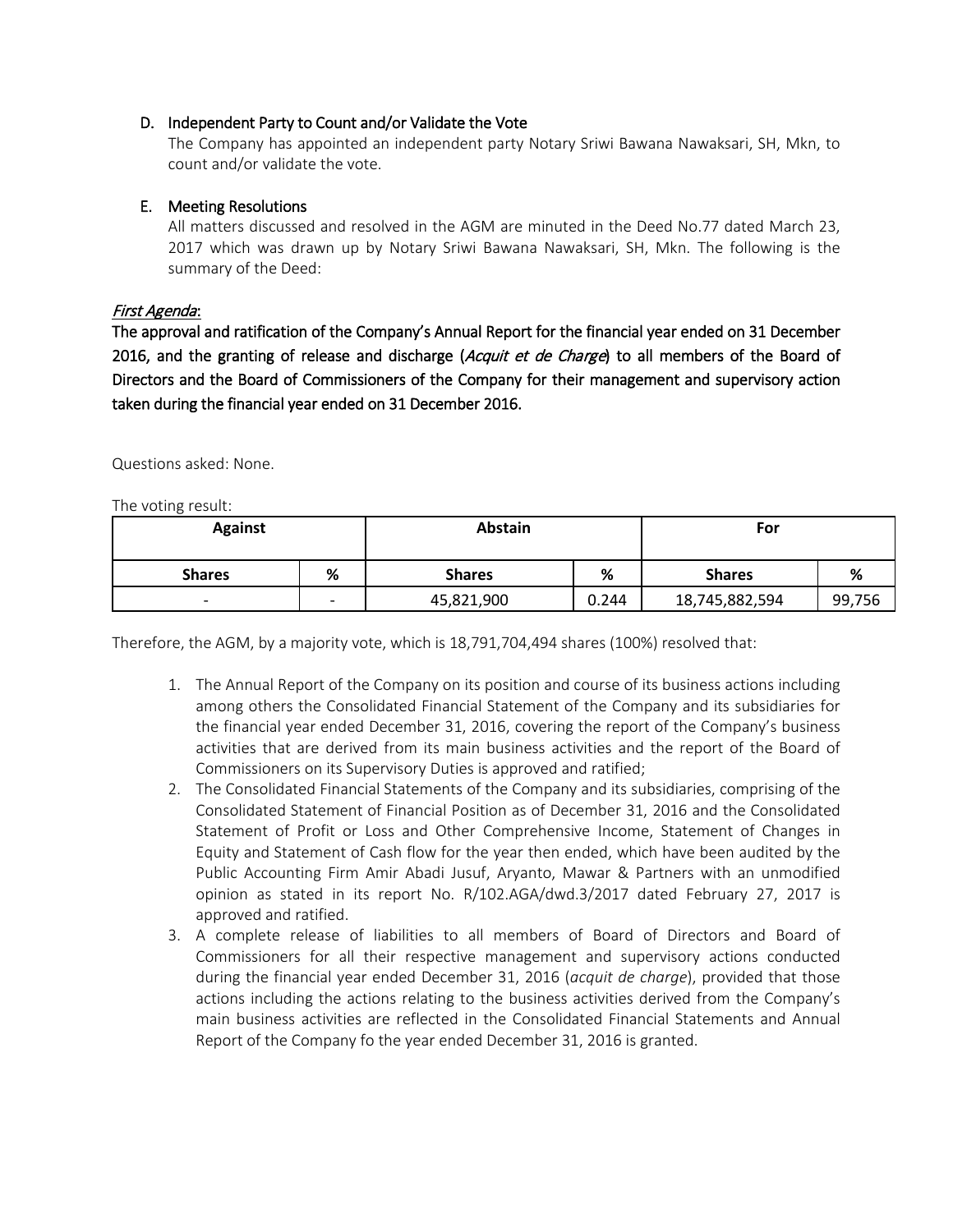# Second Agenda:

The determination of the use of the Company's Net Profit from the fiscal year ended on December 31, 2016;

Questions asked: None

The voting result:

| <b>Against</b> |       | <b>Abstain</b> |       | <b>In Favour</b> |        |  |
|----------------|-------|----------------|-------|------------------|--------|--|
| <b>Shares</b>  | %     | <b>Shares</b>  | %     | <b>Shares</b>    | %      |  |
| 2,464,400      | 0.013 | 27,350,000     | 0.146 | 18,761,890,094   | 99.841 |  |

Therefore, the AGM, by a majority vote, which is 18,789,240,094 shares (99.987%) resolved that:

- 1. The distribution of final cash dividends amounting to a total of Rp44,176,875,131,- (forty four billion one hundred seventy six million eight hundred seventy five thousand one hundred thirty one Rupiah) or Rp1.94 per share which is 5.01% from Net Profit After Tax be approved.
- 2. The appropriation of Rp1,000,000,000,- (one billion Rupiah) as a statutory reserve fund pursuant to the Law No.40 of 2007 Article 70 regarding the Limited Liability Company and the Company's Article of Association Article 23 is approved.
- 3. The remaining Net Profit after deducting the dividends and the reserve fund amounting to Rp837,234,258,274 (eight hundred thirty seven billion two hundred thirty four million two hundred fifty eight thousand two hundred seventy four Rupiah) is recorded as the Company's Retained Earnings.
- 4. The disbursement of cash dividends by withholding the dividend tax pursuant to the prevailing tax regulation is approved.
- 5. The power of attorney and authority to the Company's Directors to take any actions relating to the distribution of cash dividends is granted.
- 6. The schedule and procedure of Cash Dividen Payment are approved

### SCHEDULE OF CASH DIVIDEND PAYMENT

| Cum dividend in Regular and Negotiation Market      | : 31 March 2017 |
|-----------------------------------------------------|-----------------|
| Ex dividend in Pasar Regular and Negotiation Market | : 3 April 2017  |
| Cum dividend in Cash Market                         | : 5 April 2017  |
| Ex dividend in Cash Market                          | : 6 April 2017  |
| Recording date                                      | : 5 April 2017  |
| Payment Date for Cash Dividend                      | : 21 April 2017 |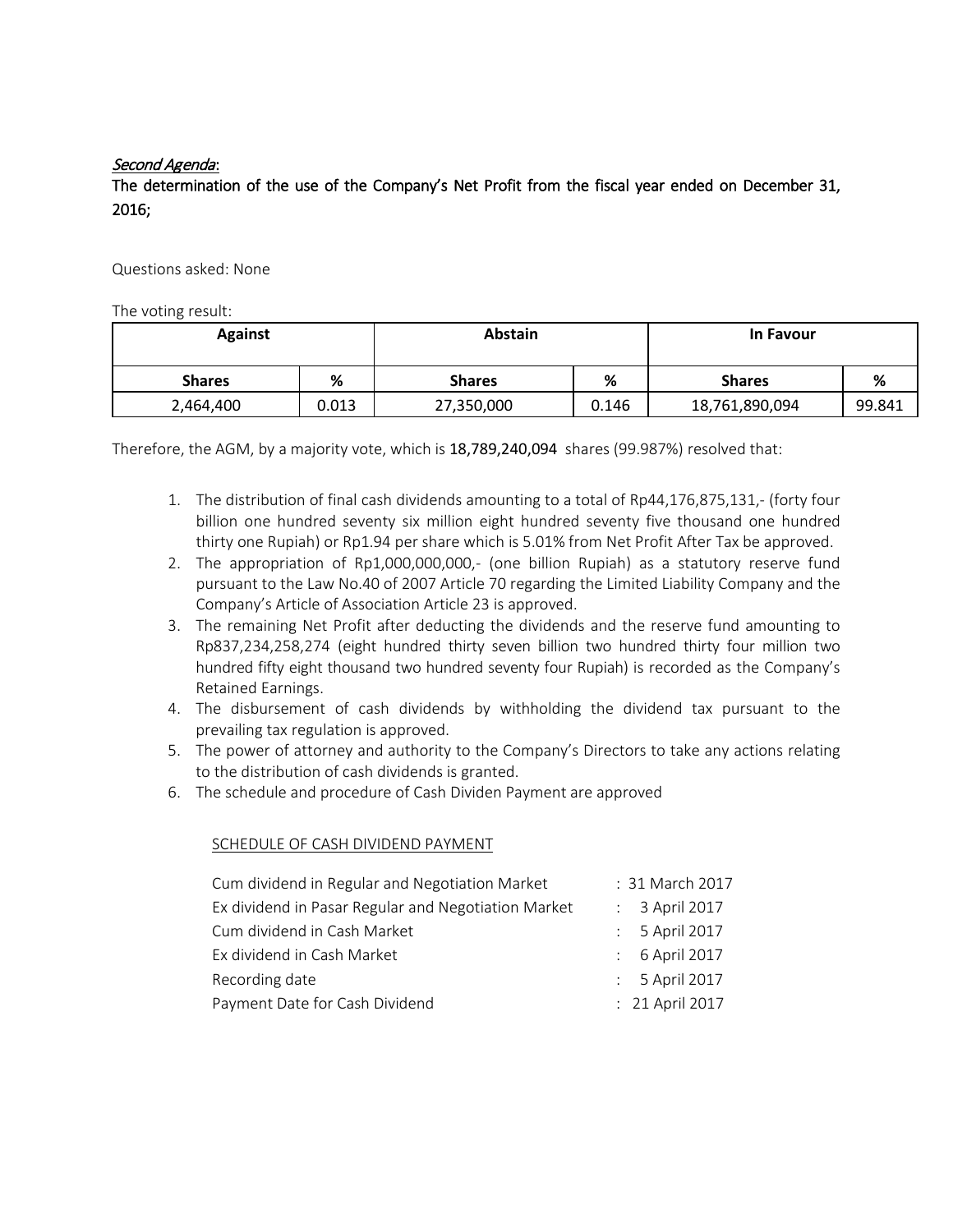### Third Agenda:

**The appointment of the Board of Commissioners and/or the Board of Directors of the Company including the Independent Commissioner and Independent Director of the Company and the determination of the honorarium and other allowances for members of the Board of Commissioners, the remuneration and other allowances for the members of the Board of Directors.**

Questions asked: 1 person

The voting result:

| <b>Against</b> |        | <b>Abstain</b> |       | <b>In Favour</b> |        |
|----------------|--------|----------------|-------|------------------|--------|
| <b>Shares</b>  | %      | <b>Shares</b>  | %     | <b>Shares</b>    | %      |
| 3,569,051,312  | 18.993 | 34,151,000     | 0.182 | 15,188,502,182   | 80.826 |

Therefore, the AGM by a majority vote, which is 15,222,653,182 shares (81.077%) resolved that:

1. The appointment and assignment the Board of Commissioners and the Board of Directors of the Company, as of the closing of the AGM be accepted, and the structure of the Company's Board of Commissioners and Board of Directors for the term of office until the closing of the Annual General Shareholder Meeting which will be held in 2020 be restated, as follows:

| <b>Board of Commissioners</b> |  |
|-------------------------------|--|
|-------------------------------|--|

| President Commissioner          | : Theo L. Sambuaga      |  |
|---------------------------------|-------------------------|--|
| Vice President Commissioner and |                         |  |
| Independent Commissioner        | : Surjadi Soedirdja     |  |
| Independent Commissioner        | : Agum Gumelar          |  |
| Independent Commissioner        | : Farid Harianto        |  |
| Independent Commissioner        | : Sutiyoso              |  |
| <b>Board of Directors</b>       |                         |  |
| President Director              | : Ketut Budi Wijaya     |  |
| Director                        | : Tjokro Libianto       |  |
| Director                        | : Chan Chee Meng        |  |
| Director                        | : Johanes Jany          |  |
| Director                        | : Lee Heok Seng         |  |
| Director                        | : Richard H. Setiadi WP |  |
| Independent Director            | : Alwi Sjaaf            |  |
| Independent Director            | : Jenny Kuistono        |  |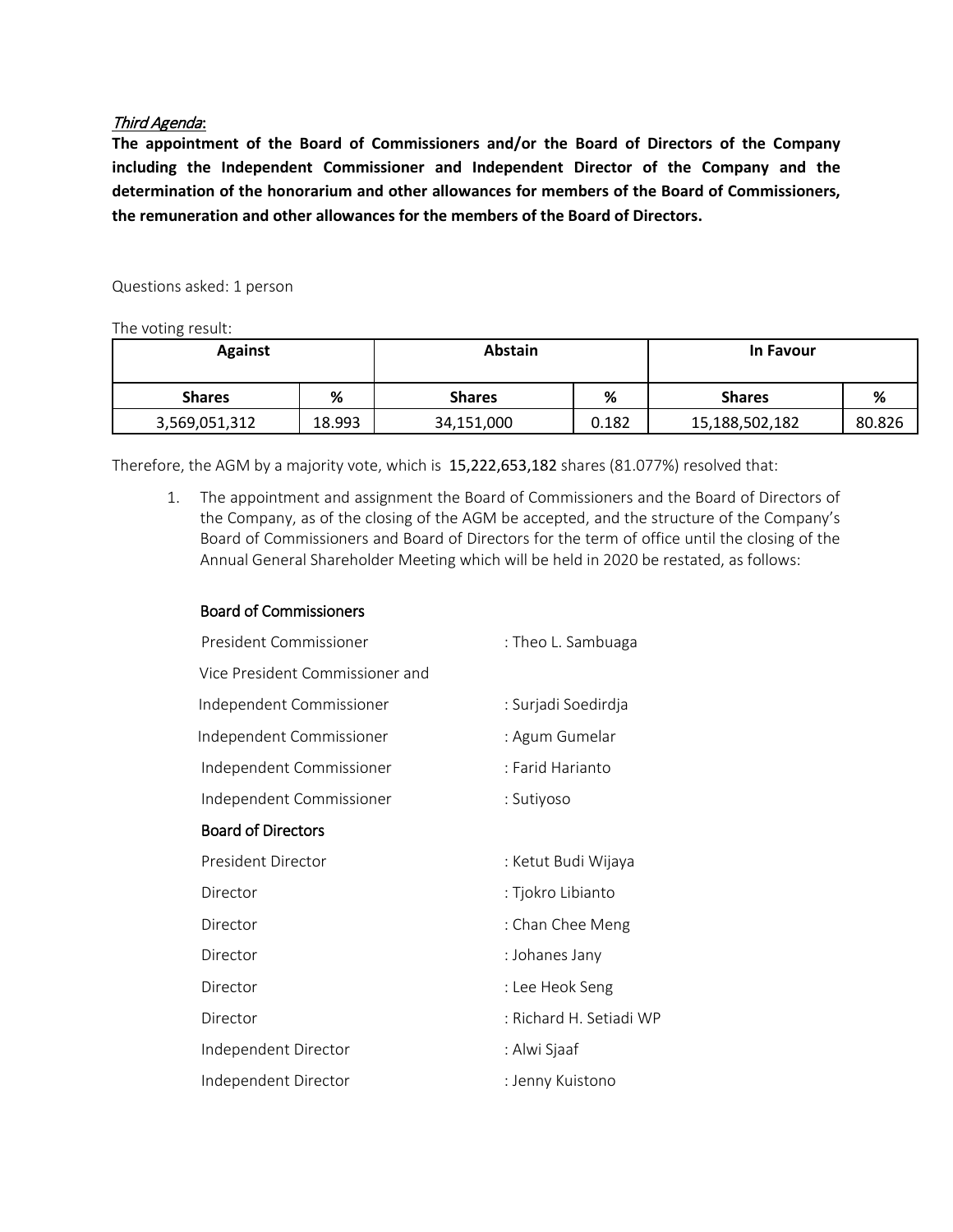- 2. The authority and power of attorney with the substitution right to the Board of Directors of the Company to act severally or collectively to take any actions required relating to the resolutions herein, including but not limited to stating the appointment of Directors in a notarial deed, submitting a notification to the Minister of Law and Human Rights of the Republic of Indonesia and registering the structure of the Board of Commissioners and the Board of Directors restated herein in the Company's Registration pursuant to the prevailing law and regulation is approved and granted.
- 3. The authority to the Nomination and Remuneration Committee of the Company to set the compensation, allowances and other facilities for the Board of Commissioners and the Board of Directors of the Company is approved and granted.

#### Fourth Agenda:

**The appointment of a Registered Public Accountant Firm to audit the Company's book for the financial year ended on 31 December 2017.** 

Questions asked: None

The voting result:

| <b>Against</b> |       | Abstain       |       | <b>In Favour</b> |        |  |
|----------------|-------|---------------|-------|------------------|--------|--|
| <b>Shares</b>  | %     | <b>Shares</b> | %     | <b>Shares</b>    | %      |  |
| 359,342,030    | 1.912 | 47,310,900    | 0.252 | 18,385,051,564   | 97.836 |  |

Therefore, the AGM, by a majority vote, which is 18,432,362,464 shares (98.088%) resolved that:

The authority to the Company's Board of Commissioners to appoint an Independent Public Accountant Firm to audit the Company's books for the financial year ended 31 December 2017 provided that the Independent Public Accountant Firm must be registered in Financial Authority Services (FSA) and has good reputation be approved and the full authority to the Company's Board of Directors to determine the fee and other terms of the appointment be granted.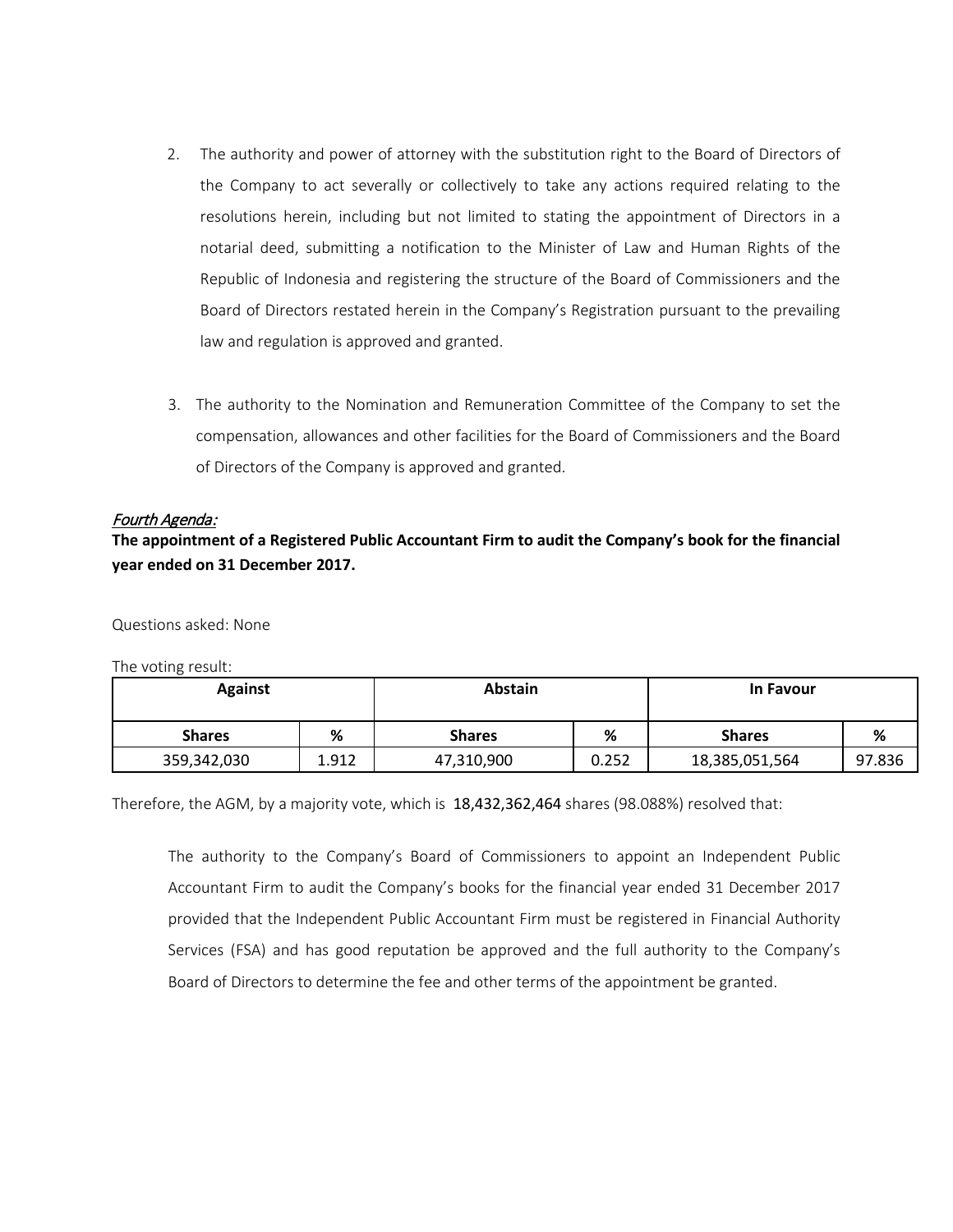# Schedule and Payment Procedures of Cash Dividends

Following the resolutions of the the Second Agenda of the AGM, which approved the distribution of the dividends in amount of Rp44,176,875,131 (forty four billion one hundred seventy six million eight hundred seventy five thousand one hundred thirty one Rupiah), or Rp1.94 per share to be paid to the entitled shareholders, with the schedule and procedures as follow:

#### SCHEDULE OF CASH DIVIDENDS PAYMENT

| NO. | <b>KETERANGAN</b>                                                                                                      | <b>TANGGAL</b> |
|-----|------------------------------------------------------------------------------------------------------------------------|----------------|
|     | Last Date of the trading period of the Company's shares on the stock exchange<br>(Cum Dividen) with                    |                |
|     | • Regular and Negotiation Markets                                                                                      | 31 March 2017  |
|     | $\bullet$ Cash Market                                                                                                  | 05 April 2017  |
|     | First Date of the trading period of the Company's shares on the stock exchange<br>without dividend rights (Ex Dividen) |                |
|     | • Regular and Negotiation Markets                                                                                      | 03 April 2017  |
|     | $\bullet$ Cash Market                                                                                                  | 06 April 2017  |
| 3   | <b>Recording Date</b>                                                                                                  | 05 April 2017  |
| 4   | Payment Date for Cash Dividends for the Financial Year 2016                                                            | 21 April 2017  |

#### PAYMENT PROCEDURES OF CASH DIVIDENDS

- 1. The Cash Dividneds will be paid to the shareholders of the Company whose names are registered in the Shareholders Register of the Company (recording date) on April 5, 2017 until 16.00 Western Indonesian Time.
- 2. For Shareholders of the Company whose shares are deposited in PT Kustodian Sentral Efek Indonesia ("KSEI"), the cash dividend shall be paid through KSEI and distributed to the securities account of the Securities Companies and/or Custodian Banks in KSEI on April 21, 2017
- 3. For the shareholders who are not account holders at KSEI may request a written bank transfer payment of cash dividend by firstly applying for payment and complete the requirements to the Share Registrar (Biro Administrasi Efek) ("PT Sharestar Indonesia") in Berita Satu Plaza FL. 7, JL. Gatot Subroto No. 35-36, Jakarta 12950, Telp. (021) 527 7966, Fax : (021) 527 7967 by the latest on April 5, 2017 at 16.00 Western Indonesian Time. The cash dividend will be distributed through Bank transfer on April 21, 2017.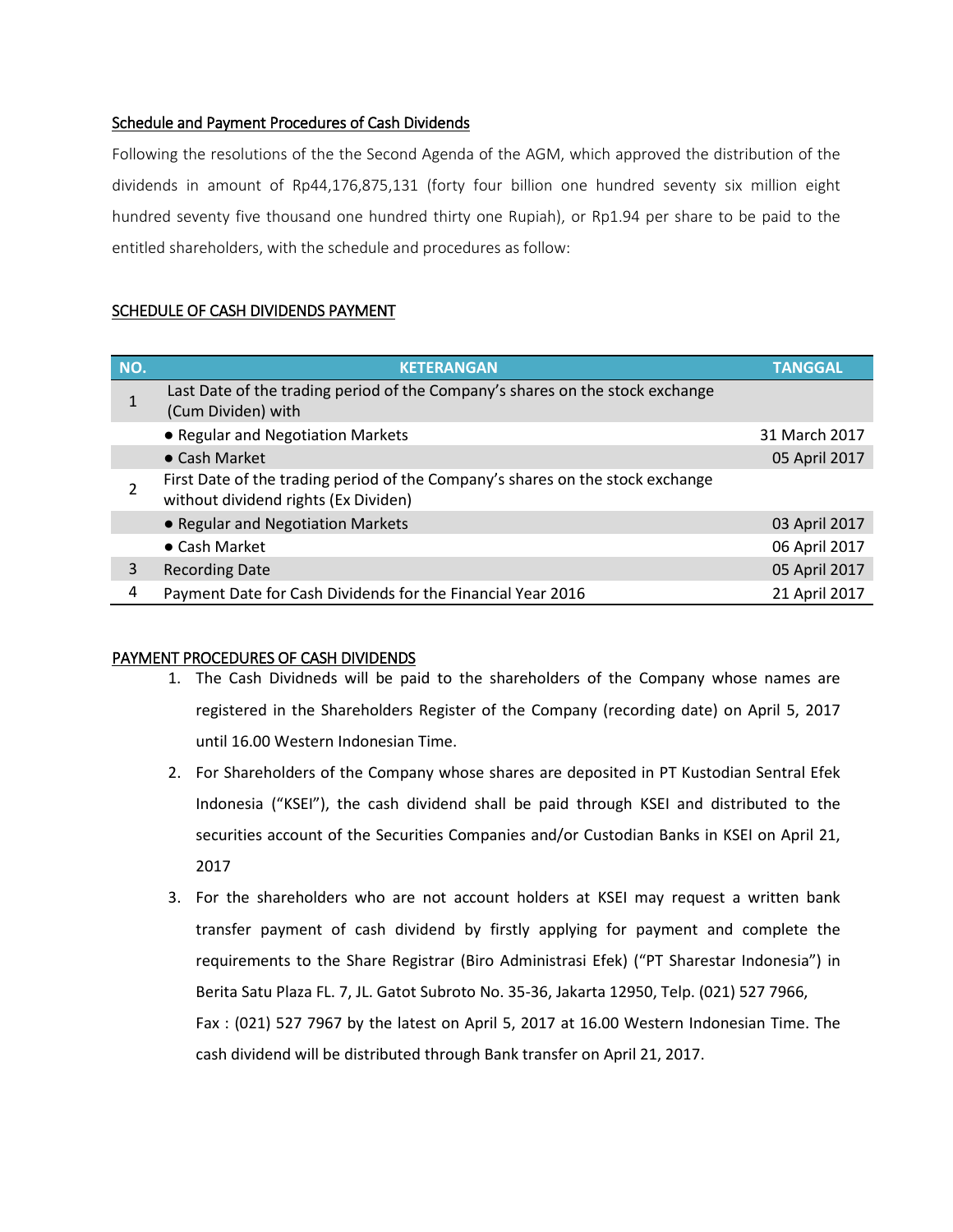Requirements that needed:

- Original and the copy of valid identity (ID card/Driving license/Passport) for individual shareholders;
- Copy of the Articles of Associations and last management strucutre for shareholders in the form of Incorporated Entity;
- Power of Attorney if it is authorized, including the original and copy of valid identity of the shareholders and the proxy;
- Copy of Taxpayer's ID Number (NPWP card).
- 4. The cash dividend is subject to taxes as regulated under the prevailing laws and regulations, which must be deducted and restored to the government treasury.
- 5. For Shareholders classified as onshore Tax Payer in the form of legal entity, is required to submit its Taxpayer's ID Number (NPWP) to KSEI or PT. Sharestar Indonesia by the latest on April 5, 2017 at 16.00 Western Indonesian Time.

Without the NPWP, the cash dividend will be subject to withholding income tax at the rate of 30%.

6. For Shareholders who are considered as offshore Tax Payer which will use the Tax Treaty under the Agreement on the Prevention of the Imposition of Dual Taxes ('P38') with Indonesia, they have to comply with the prevailing tax law and submit the original of domicile letter published by Competent Authority or its authorized representative in country treaty partner for exemption of income tax rates article 26 (PPh 26) no later April 5, 2017 to PT Sharestar Indonesia, for its shareholders in the form of letter or for its shareholders in collective custody KSEI, without the Certificate of Domicile, the cash dividend paid to offshore shareholders will be subject to Article 26 of withholding income tax at the rate of 20%.